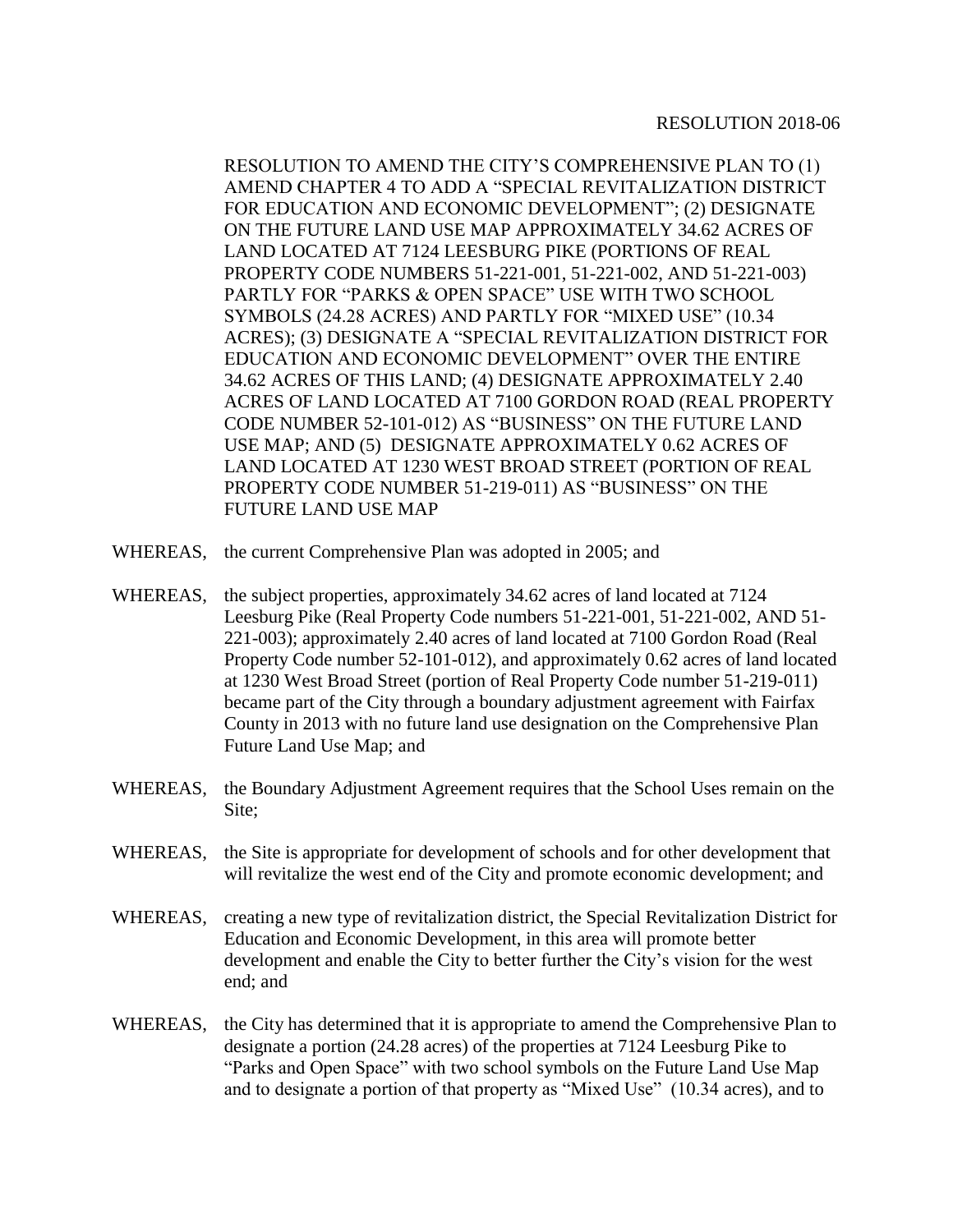designate as "Business" the properties located at 7100 Gordon Road and 1230 West Broad Street, pursuant to the procedure set forth in Section 17.06 of the City Charter; and

- WHEREAS, the City has determined that it is appropriate to amend Chapter 4 of the Comprehensive Plan to add text for a "Special Revitalization District for Education and Economic Development" for the properties located at 7124 Leesburg Pike (Real Property Code numbers 51-221-001, 51-221-002, AND 51- 221-003); and
- WHEREAS, the proposed amendments to the Comprehensive Plan meet all three of the criteria established by the Planning Commission Rules of Procedure for Comprehensive Plan amendments, specifically that "significant change has occurred in the area since the adoption of the comprehensive plan"; "the adopted plan contains provisions which unreasonably limit the ability of the City to achieve the objectives of the plan" and oversights or inconsistencies are contained in the adopted plan as they affect the area of concern; and
- WHEREAS, land use inconsistencies in the adopted Comprehensive Plan and Future Land Use Plan Map designation directly affect the revitalization and appropriate development of land that is part of the City by virtue of the Boundary Adjustment agreement, thus limiting the opportunity to encourage an improved school campus, and new commercial construction in order to allow larger scale and mixed use redevelopment envisioned in the Comprehensive Plan and planning studies for this area; and
- WHEREAS, the Comprehensive Plan identifies the subject areas as being within the West Broad Street Revitalization Area, Area 8 – Schools Related Parcels Planning Opportunity Area, Area 4 – Gordon Road Triangle Planning Opportunity Area, and Area 7 – West End Planning Opportunity Area, which encompasses mass transit, is oriented toward the most logical transit alternative, includes the ability for mixed-use redevelopment, and allows for density greater than 3.0 floor area ratio in a portion thereof; and
- WHEREAS, the proposed land use designations will further the purposes of Revitalization Areas and Planning Opportunity Areas, encourage an improved school campus, and signal the City's intention to facilitate and support the development of a significant mixed-use project; and
- WHEREAS, the Falls Church City School Board held a December 13, 2017 public hearing to discuss the Comprehensive Plan designations and text amendment and recommended approval; and
- WHEREAS, the Planning Commission held a December 18, 2017 public hearing to discuss the Comprehensive Plan designations and text amendment; and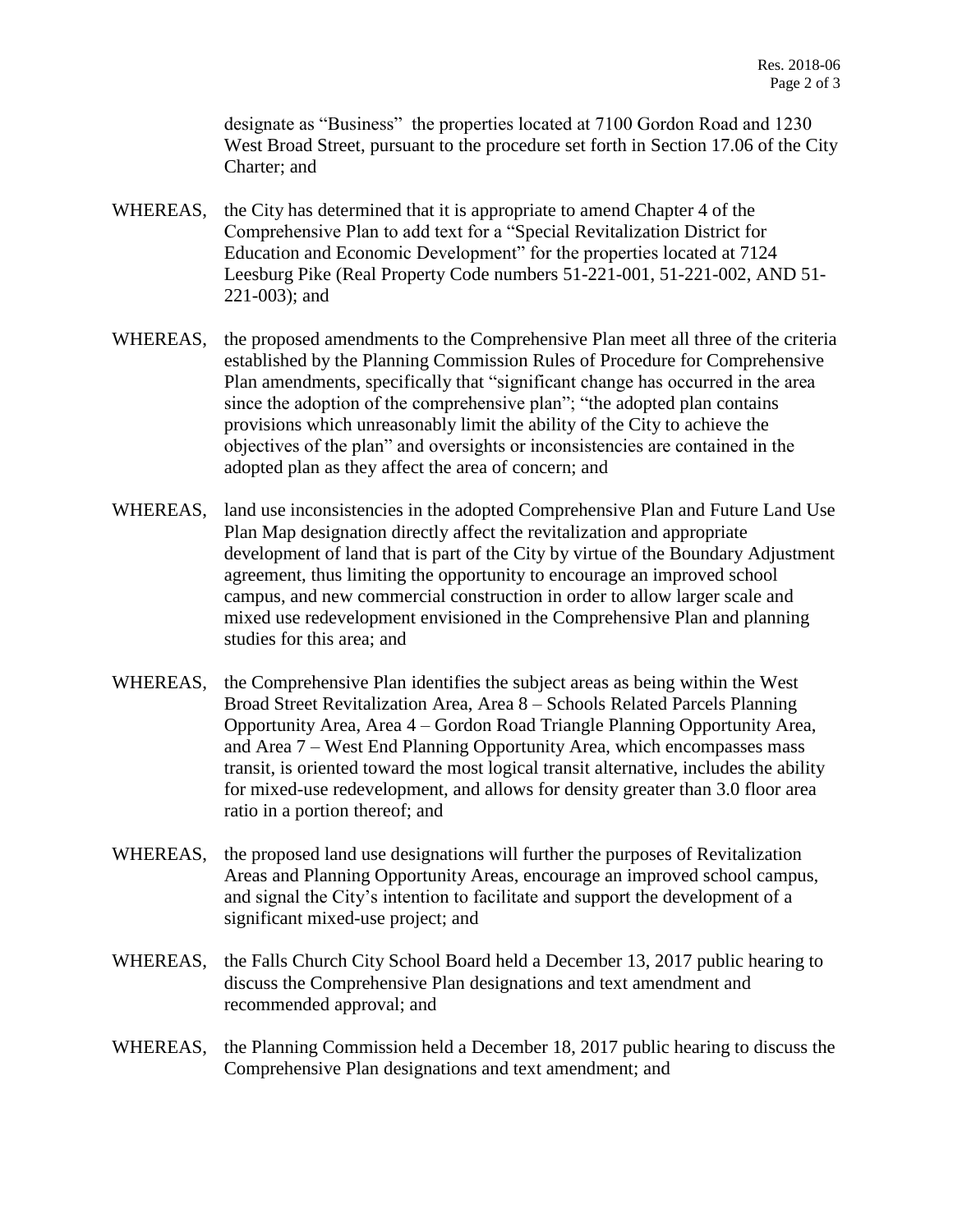- WHEREAS, the Planning Commission recommended approval of the Comprehensive Plan map designations and text amendment at its December 18, 2017 public hearing; and
- WHEREAS, the City Council held public hearings on November 27, 2017 and January 22, 2018; and
- WHEREAS, the public has commented via e-mail, written statements, and oral statements at the Planning Commission and City Council public hearings;

NOW, THEREFORE, BE IT RESOLVED by the City Council of the City of Falls Church, Virginia, that the Comprehensive Plan is amended as follows:

- 1. Chapter 4 of the Comprehensive Plan is amended by adding a "Special Revitalization District for Education and Economic Development"; and
- 2. Approximately 34.62 acres of land located at 7124 Leesburg Pike (portions of Real Property Code Numbers 51-221-001, 51-221-002, and 51-221-003) is designated as a "Special Revitalization District for Education and Economic Development;" and
- 3. The 34.62 acres of land located at 7124 Leesburg Pike is designated as follows on the Future Land use map: the westernmost portion of that land (24.28 acres) is designated as "Parks & Open Space" with Two School Symbols and the eastern portion is designated "Mixed Use" (10.34 acres); and
- 4. 2.40 acres of land located at 7100 Gordon Road (Real Property Code number 52-101- 012) and approximately 0.62 acres of land located at 1230 West Broad Street (portion of Real Property Code number 51-219-011) are designated as "business" on the Comprehensive Plan Future Land Use Map.

Referral: 11-27-17 Adoption: 1-8-18 (TR17-45)

IN WITNESS WHEREOF, the foregoing was adopted by the City Council of the City of Falls Church, Virginia on January 22, 2018 as Resolution 2018-06.

ante Heath

Celeste Heath City Clerk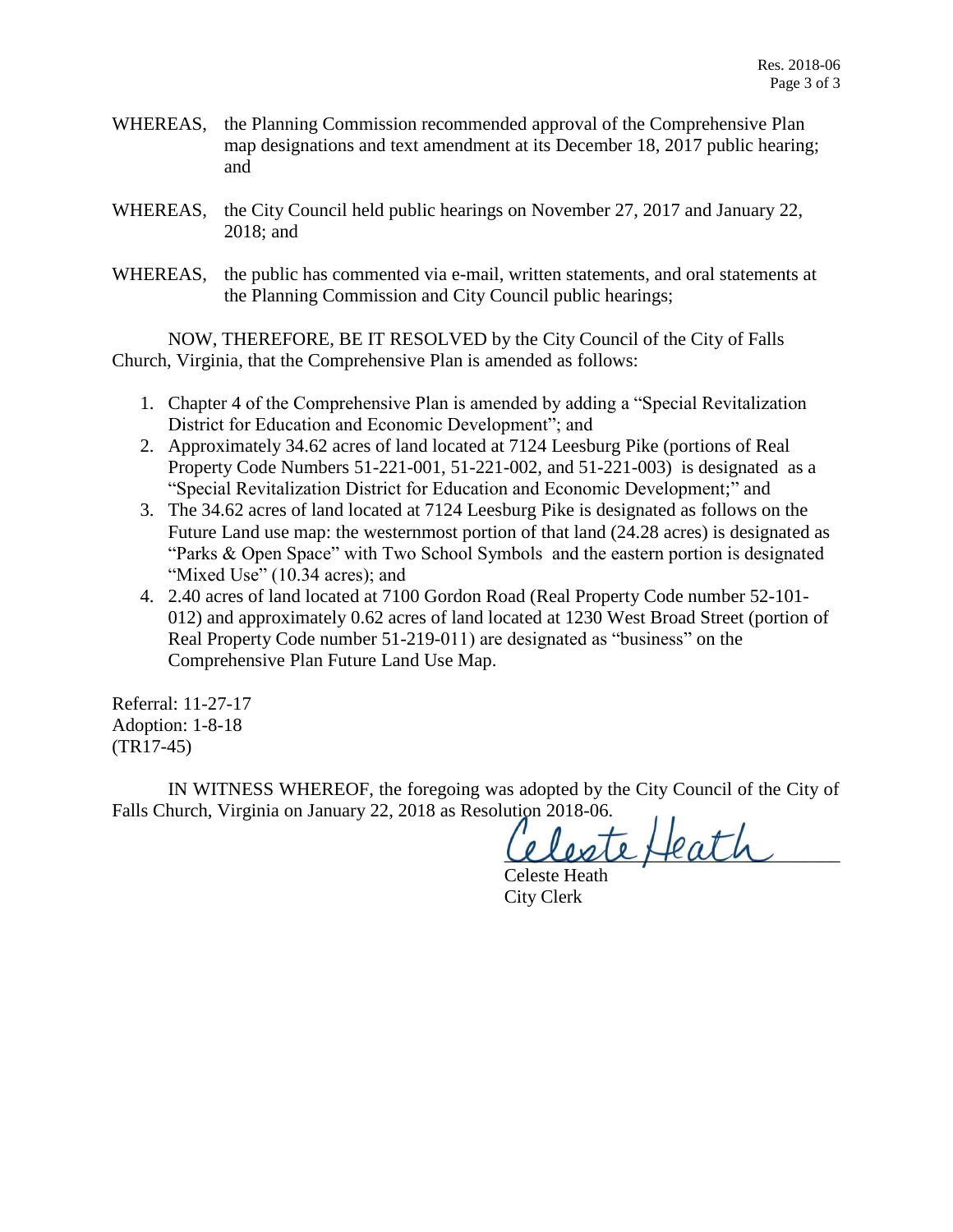## **Comprehensive Plan – Chapter 4: Land Use and Economic Development**

## *Special Revitalization District for Education and Economic Development*

The Special Revitalization District for Education and Economic Development is located at the westernmost end of the City, north of the intersection of Leesburg Pike (SR 7) and Haycock Road. It is bordered by Interstate 66 to the north, and is between the Leesburg Pike exit off of Interstate 66 and the West Falls Church Metro Station. Feeder roads to and from Interstate 66 and the West Falls Church Metro Station run around the northern edge of the POA. The only high school and middle school that serve the City of Falls Church are located on this land, along with recreation areas that are used for school and general recreation purposes. The Special Revitalization District for Education and Economic Development is part of the "West Broad Street Revitalization Area 1" and the "Schools-Related Parcels Planning Opportunity Area", adopted by the City Council on August 8, 2016.

A boundary adjustment agreement between the City of Falls Church and Fairfax County titled, "Voluntary Boundary Adjustment Agreement By and Between the City of Falls Church, Virginia, and Fairfax County, Virginia" was adopted by Falls Church City Council Resolution 2013-11 on April 22, 2013 and approved by voter referendum on November 5, 2013. On December 13, 2013, a Special Court appointed by the Virginia Supreme Court approved the voluntary boundary adjustment agreement and transfer of 38.4 acres from Fairfax County to the City of Falls Church. The Special Revitalization District for Education and Economic Development (Schools-Related Parcels) area is the larger of two areas transferred to the City in the adjustment and is 34.62 acres. The stipulations of the agreement for this area are as follows:

*"Up to 70% of the acreage of the School-Related Parcels, the composition of which acreage will be determined from time to time solely by Falls Church, shall be used for school purposes for a period of fifty (50) years..."*

*"Up to 30% of the acreage of the School-Related Parcels, the composition of which acreage will be determined from time to time solely by Falls Church, may be used for any lawful purposes for a period of fifty (50) years..."*

*"Following the 50-year period…the School-Related Parcels may be used in whole or in part for any lawful purpose"*

The purpose of the Special Revitalization District for Education and Economic Development is to achieve some or all of the following goals:

Goal: Recognize the requirements set forth in the Voluntary Boundary Adjustment Agreement between the City of Falls Church and Fairfax County requiring that 70% of the area is used for school purposes and 30% for economic development purposes, while encouraging revitalization and further development.

Goal: Provide a gateway to the City which instills a sense of place through the use of high quality urban design, a flexible and connected street grid, multi-modal access within and to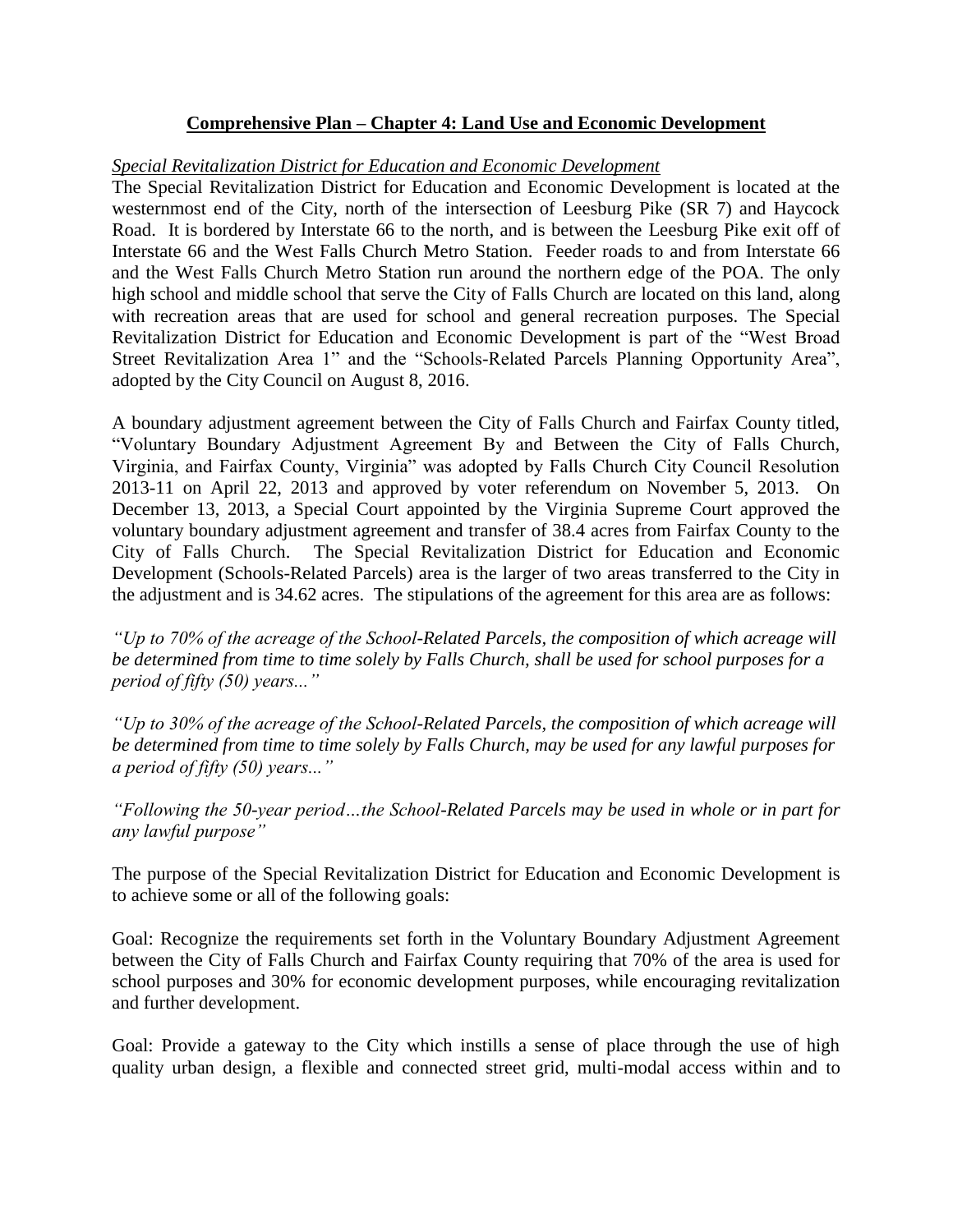adjacent sites, appropriate buffering between the educational and economic development uses, and green space and plazas to serve both the educational and economic development uses.

*Strategy: Utilize the recommendations presented in site-specific studies when reviewing proposed development projects. These include the pending Small Area Plan, Urban Land Institute Technical Assistance Panel 2014 report, the Urban Design Guidelines and Small Area Plan POA 8 Mobility and Accessibility 2017 studies.*

Goal: Encourage creative proposals and successful economic development to offset school construction debt service and to provide other community benefits by developing planning and zoning guidelines and standards, such as an appropriate mix of uses, a range of densities and heights within suitable locations, and explore options for a special tax district.

*Strategy: Standards should provide for building heights and massing compatible to the adjacent schools, while allowing for higher building heights adjacent to arterials and nearby commercial development. Appropriate standards would include floor area ratios of 2.5 to 4.0 or higher; 1.2 to 1.5 million square feet or higher; and building heights that reflect the site's proximity to transit and transportation facilities.*

*Strategy: Consider and explore creating a tax increment financing district, business improvement district, community development authority or similar financial mechanisms to generate tax revenue from economic development to support the debt service required to construct and maintain the schools and other infrastructure and amenities on the site.*

Goal: Promote environmentally-responsible development that is supported by sustainable systems of green infrastructure and utilities and that integrates educational and environmental stewardship opportunities for the students of George Mason High School and Mary Ellen Henderson Middle School.

*Strategy: Incorporate the recommendations presented in the Urban Design Guidelines 2017 study when developing zoning standards, such as certification from accredited green building programs, low-impact design and green infrastructure features, and geothermal energy and/or district heating and cooling.*

*Strategy: Design of school buildings and facilities should incorporate standards of green building certification programs, low-impact design and green infrastructure features, geothermal energy (as studied in the Geothermal Feasibility Assessment, November 2017) and/or district heating and cooling, to the greatest extent possible.* 

Goal: Encourage collaboration between economic development uses and the educational programs anchored by the Virginia Tech and University of Virginia Northern Virginia Center and Falls Church City Public Schools.

*Strategy: Dialogue between the Virginia Tech University of Virginia Northern Virginia Center, Falls Church City Public Schools and the City of Falls Church should occur on a*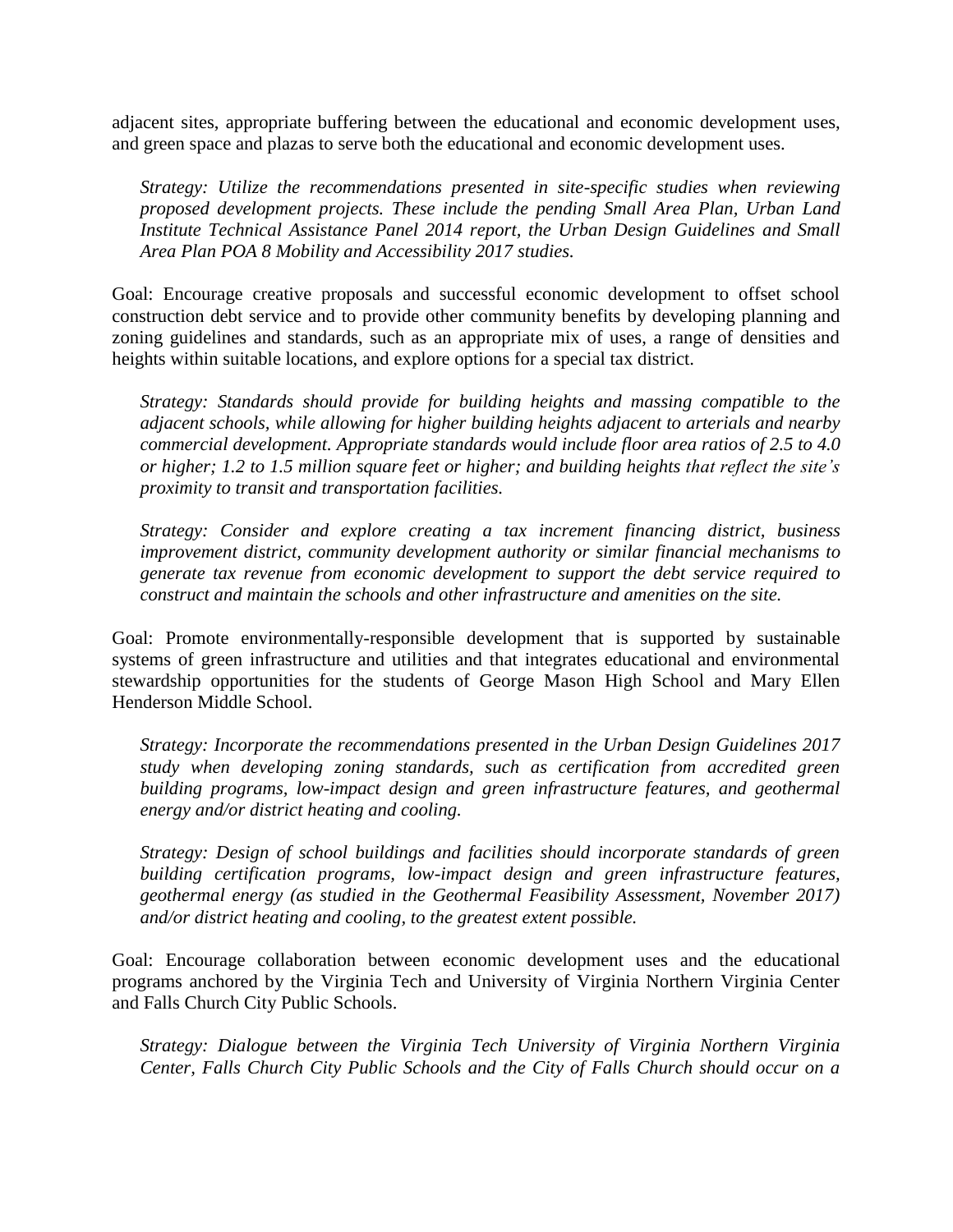*regular basis to determine what potential economic development uses would provide mutual benefits for the educational and economic development programs.* 

Goal: Provide an inclusive process in the plan development and implementation for the site.

*Strategy: Ongoing planning for the site, such as zoning district designation, special exception criteria and zoning standards, and development of the small area plan should*  incorporate recommendations presented in previous site-specific studies, as well as input *from city stakeholders.*